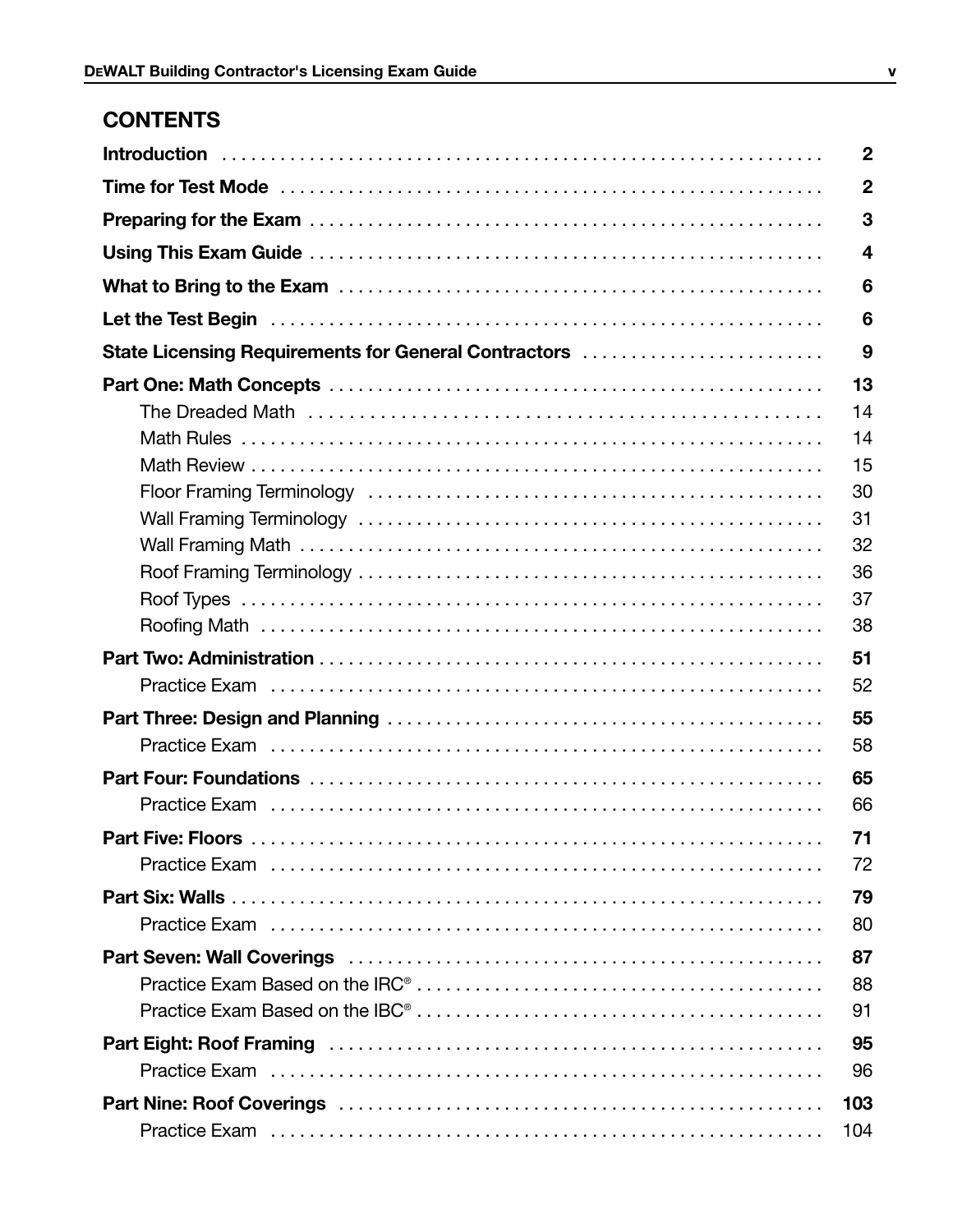|                                                        | 111<br>112 |
|--------------------------------------------------------|------------|
|                                                        | 119        |
|                                                        | 120        |
|                                                        | 127        |
|                                                        | 128        |
|                                                        | 135        |
|                                                        | 136        |
|                                                        | 143        |
|                                                        | 144        |
|                                                        | 151        |
|                                                        | 152        |
|                                                        | 159        |
|                                                        | 165        |
|                                                        | 166        |
|                                                        | 172        |
|                                                        | 179        |
|                                                        | 180        |
|                                                        |            |
|                                                        | 205        |
|                                                        | 206        |
|                                                        | 212        |
|                                                        | 213        |
|                                                        | 214        |
|                                                        | 215        |
|                                                        | 216        |
|                                                        | 217        |
|                                                        | 218        |
|                                                        | 219        |
|                                                        | 220        |
|                                                        | 221        |
|                                                        | 222        |
|                                                        | 223        |
|                                                        | 224        |
| Part 15: Project Management Practice Exam 1 Answer Key | 226        |
| Part 15: Project Management Practice Exam 2 Answer Key | 227        |
|                                                        | 228        |
|                                                        | 229        |
|                                                        | 230        |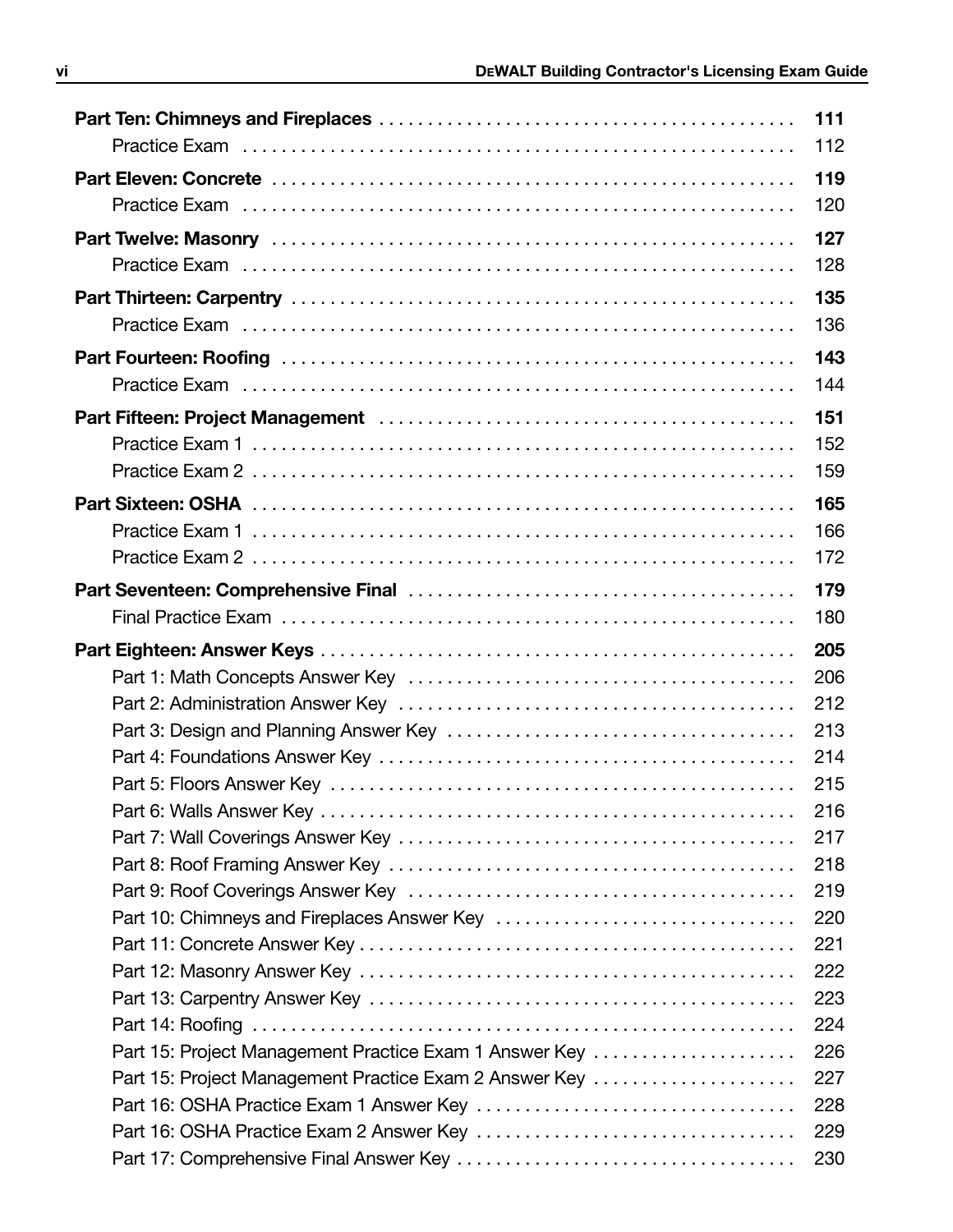#### **Notes**



- 5. Based on the information provided, what is the dimension when measured on the inside of the structure?
	- a. 14.67'
	- b. 12.67'
	- c. 13.5'
	- d. 12.33'
- 6. If the construction of this building did not include brick and the dimensions of the interior remain the same as determined in Question #1, what is the measurement of the structure?
	- a. 12.67'
	- b. 13.67'
	- c. 13.5'
	- d. 11.67'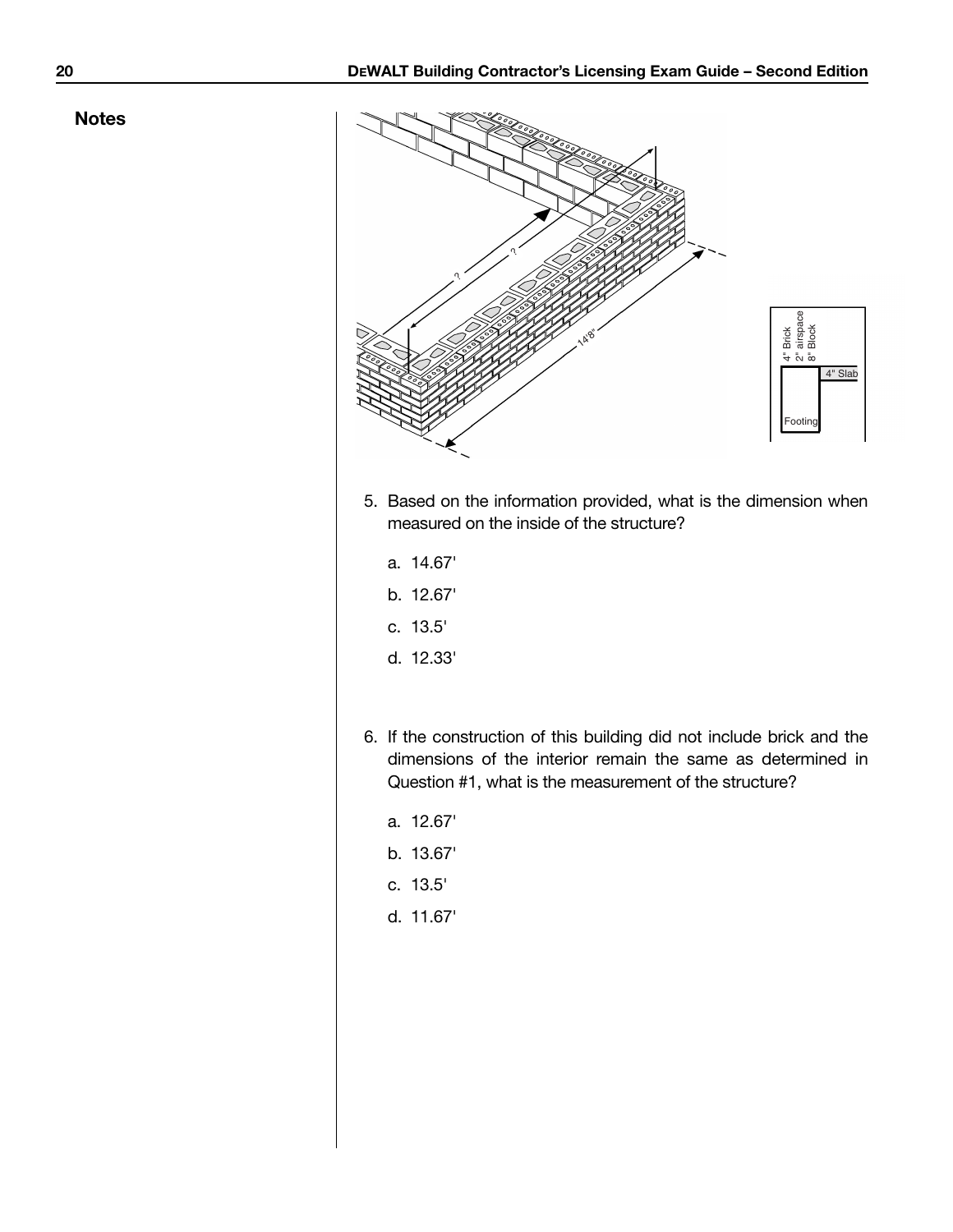### **Notes**

work a calculator. For exam purposes, the understanding is even more critical because you will have to visualize and sketch the exercise. For example, in the real world, it would be simple to locate the position of a 3' door to be installed 10' from the edge of the room. The plans would indicate that the 10' is the center of the 3' door. An experienced carpenter would simply pull the measuring tape from the edge of the room and mark the 10' point. He would then add 21 ⁄2" to the size of the door and divide the total by 2. This would provide the second and third pencil mark to be made. Half of 381/2" is 191 ⁄4". The carpenter would measure 191⁄4" to the right of the 10' mark and 191⁄4" to the left of the 10' mark. These marks would indicate where the edge of the trimmer stud (jack) should be installed. The following examples indicate how this question may be presented on an exam.

### *Example:*

The center of the rough opening for a 3' door is indicated on the plans as being 10' from the edge of the room. What is the measurement from the edge of the room to the first beginning point of the rough opening?

- a. 100.75"
- b. 99.25"
- c. 98.75"
- d. 97.25"

## *Explanation:*

Begin by sketching the information as it is described. Make a dimension line from the left to right indicating 10' to the center of an opening. The opening is 38.5 inches —the 3' for the door plus  $2\frac{1}{2}$ " for the rough opening. Divide the rough opening by 2. Draw the dimension line, indicating 19.25". Subtract 19.25" from 120": 120  $19.25 = 100.75$ ". This is the measurement from edge of the room to where the rough opening begins. The answer is (a).

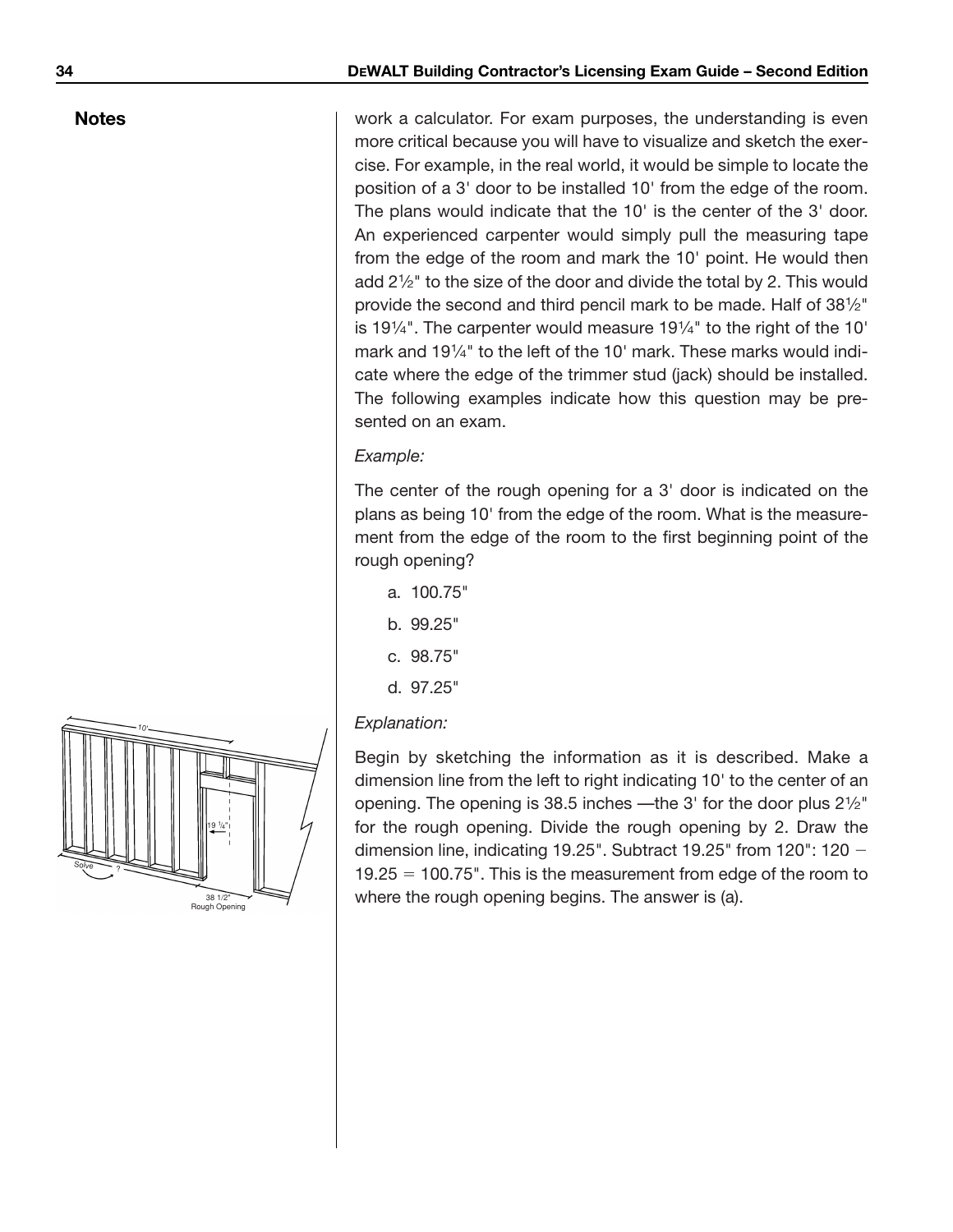# **Study Tip**

*Emergency Escape can also be*

## *referred to as* Exit *or* Egress.

- 1. For an emergency escape opening in a habitable space, the minimum net clear opening width is specified as \_\_\_\_\_\_\_ inches.
	- a. 20
	- b. 22
	- c. 24
	- d. 28
- 2. Open access from a garage into a room intended for sleeping purposes is prohibited and should be closed. If a solid wood door is installed, the minimum thickness of the door must be \_\_\_\_\_\_ inches.
	- a. 11 ⁄4
	- b. 11 ⁄2
	- c. 13 ⁄8
	- d. 2
- 3. The minimum uniformly distributed live load for a room with an intended use of sleeping is designated as \_\_\_\_\_\_\_ psf.
	- a. 10
	- b. 20
	- c. 30
	- d. 50
- 4. To test the allowable triangular-shaped opening created by the riser, tread, and bottom rail of a guard on an open stairway, a sphere of \_\_\_\_\_\_\_ inches in diameter cannot pass through.
	- a. 4
	- b. 6
	- c. 8
	- d. 10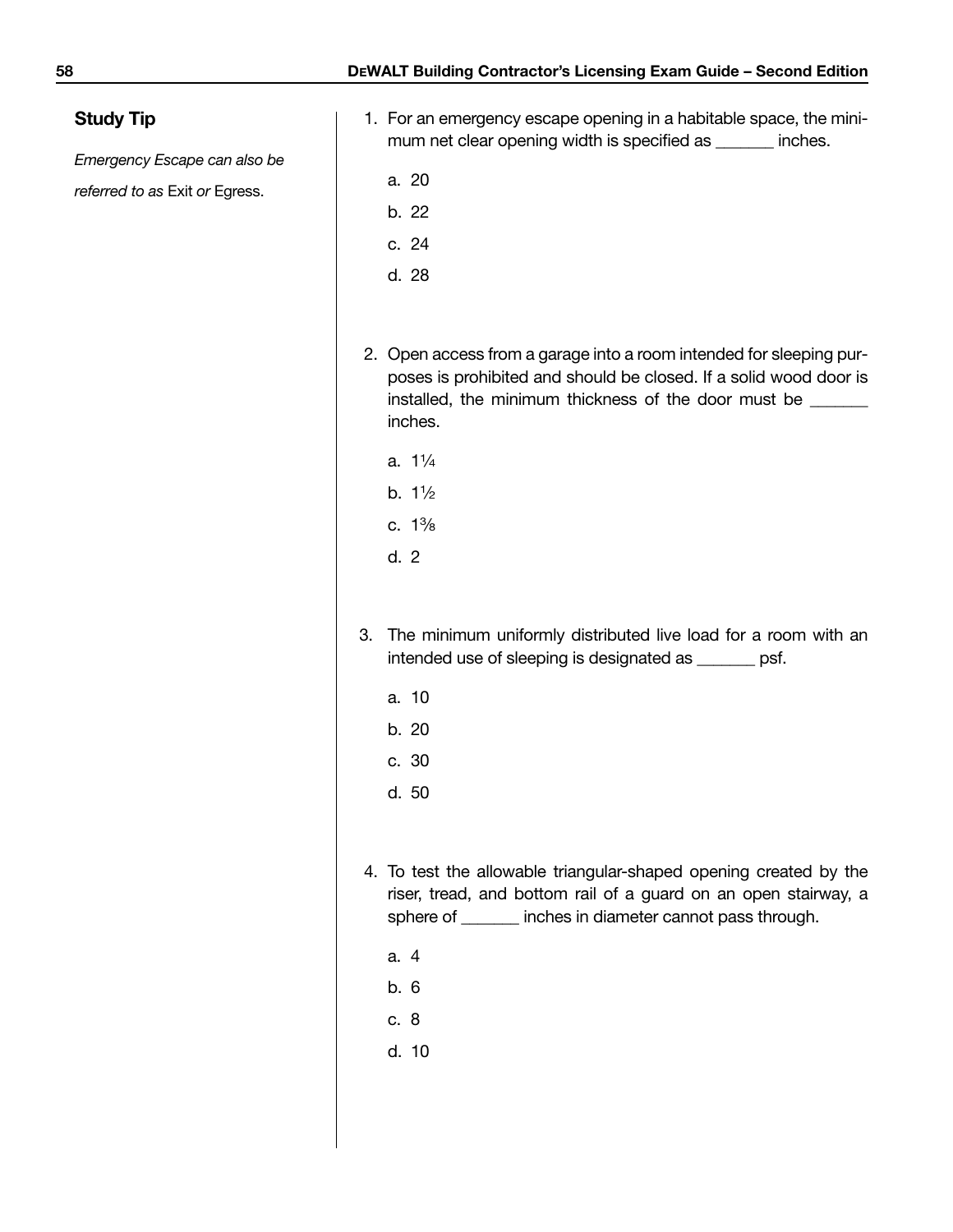- 21. It is estimated the concrete formwork can account for as much as \_\_\_ of the cost for a concrete structure.
	- a. 20%
	- b. 40%
	- c. 60%
	- d. 75%
- 22. A drop chute must be used for concrete that will be dropped more than \_\_\_ feet.
	- a. 3
	- b. 4
	- c. 5
	- d. 6
- 23. Longitudinal joints installed to control cracking caused by temperature variations in pavement slabs are called \_\_\_\_\_\_\_\_\_\_ joints.
	- a. warping
	- b. construction
	- c. isolation
	- d. expansion
- 24. To increase the slump of concrete by 1 inch, the rule of thumb is to add \_\_\_ gallon(s) of water.
	- a. 1
	- b. 11 ⁄4
	- c. 11 ⁄2
	- d. 13 ⁄4

# **Study Tip**

*A slump test is used to measure consistency of concrete. Concrete is placed in a cone, the cone is then removed causing the concrete to "slump" downward. A measurement is taken from the top of the cone to where the concrete settles—this measurement is the slump.*